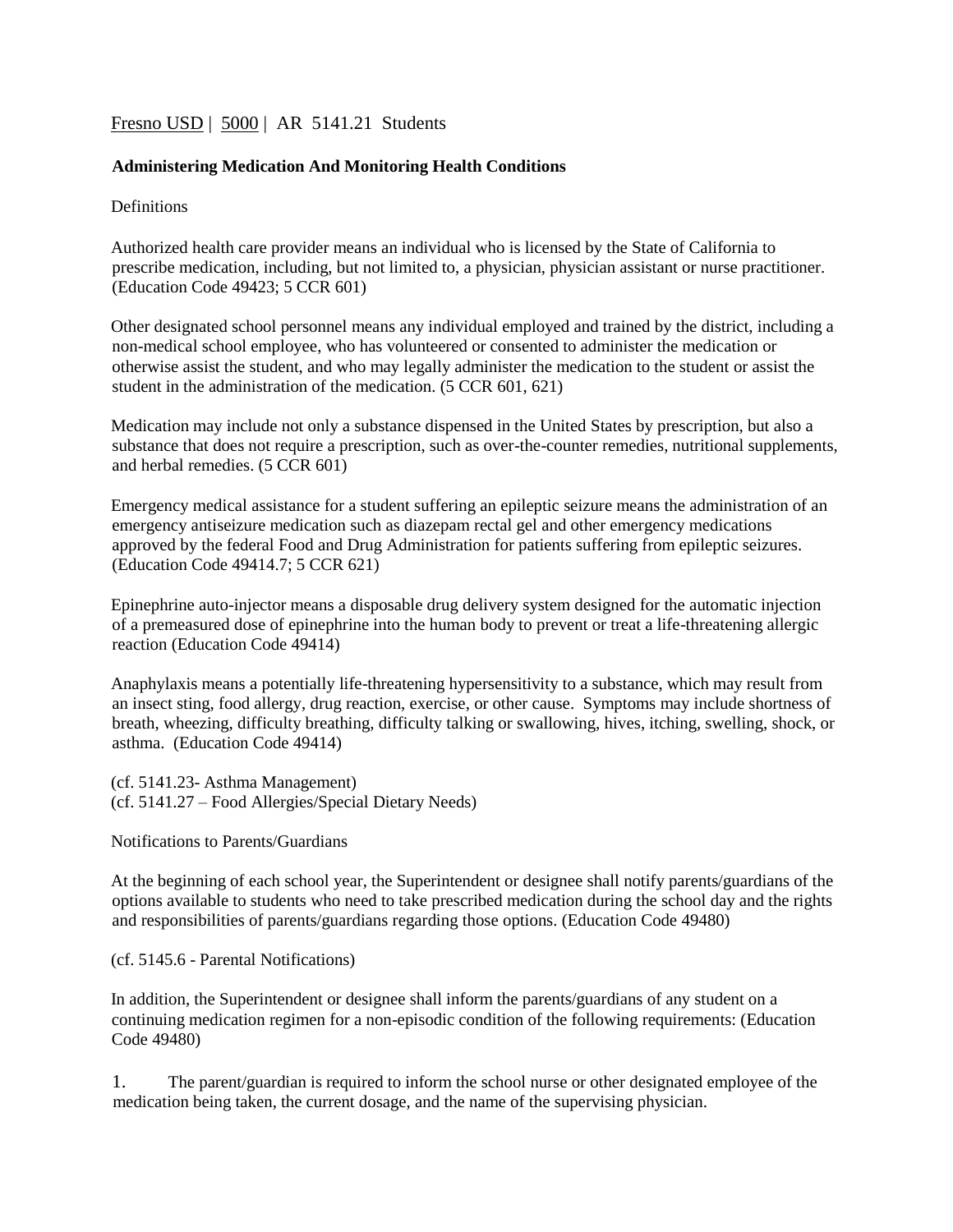2. With the parent/guardian's consent, the school nurse or other designated employee may communicate with the student's authorized health care provider for clarification of the medication order and regarding the medication and its effects. The school nurse or other designated employee may counsel school personnel regarding the possible effects of the drug on the student's physical, intellectual and social behavior, as well as possible behavioral signs and symptoms of adverse side effects, omission or overdose.

## Parent/Guardian Responsibilities

The responsibilities of the parent/guardian of any student who may need medication during the school day shall include, but are not limited to:

1. Providing parent/guardian and authorized health care provider written statements each school year as described in the sections "Parent/Guardian Statement" and "Health Care Provider Statement" below. The parent/guardian shall provide a new authorized health care provider's statement if the medication, dosage, frequency of administration, or reason for administration changes. (Education Code 49414.5, 49423, 49423.1; 5 CCR 600, 626)

2. If the student is on a continuing medication regimen for a non-episodic condition, informing the school nurse or other designated certificated employee of the medication being taken, the current dosage, and the name of the supervising physician and updating the information when needed. (Education Code 49480)

3. Providing medications in properly labeled, original containers along with the authorized health care provider's instructions. For prescribed or ordered medication, the container also shall bear the name and telephone number of the pharmacy, the student's identification, and the name and phone number of the authorized health care provider. (5 CCR [606\)](http://www.gamutonline.net/displayPolicy/316489/5)

#### Parent/Guardian Statement

When district employees are to administer medication to a student, the parent/guardian's written statement shall:

- 1. Identify the student
- 2. Grant permission for an authorized district representative to communicate directly with the student's authorized health care provider and pharmacist, as may be necessary, regarding the health care provider's written statement or any other questions that may arise with regard to the medication
- 3. Contain an acknowledgment that the parent/guardian understands how district employees will administer or otherwise assist the student in the administration of medication
- 4. Contain an acknowledgment that the parent/guardian understands their responsibilities to enable district employees to administer or otherwise assist the student in the administration of medication including, but not limited to, the parent/guardian's responsibility to provide a written statement from the authorized health care provider, to ensure that the medication is delivered to the school in a proper container by an individual legally authorized to be in possession of the medication, and to provide all necessary supplies and equipment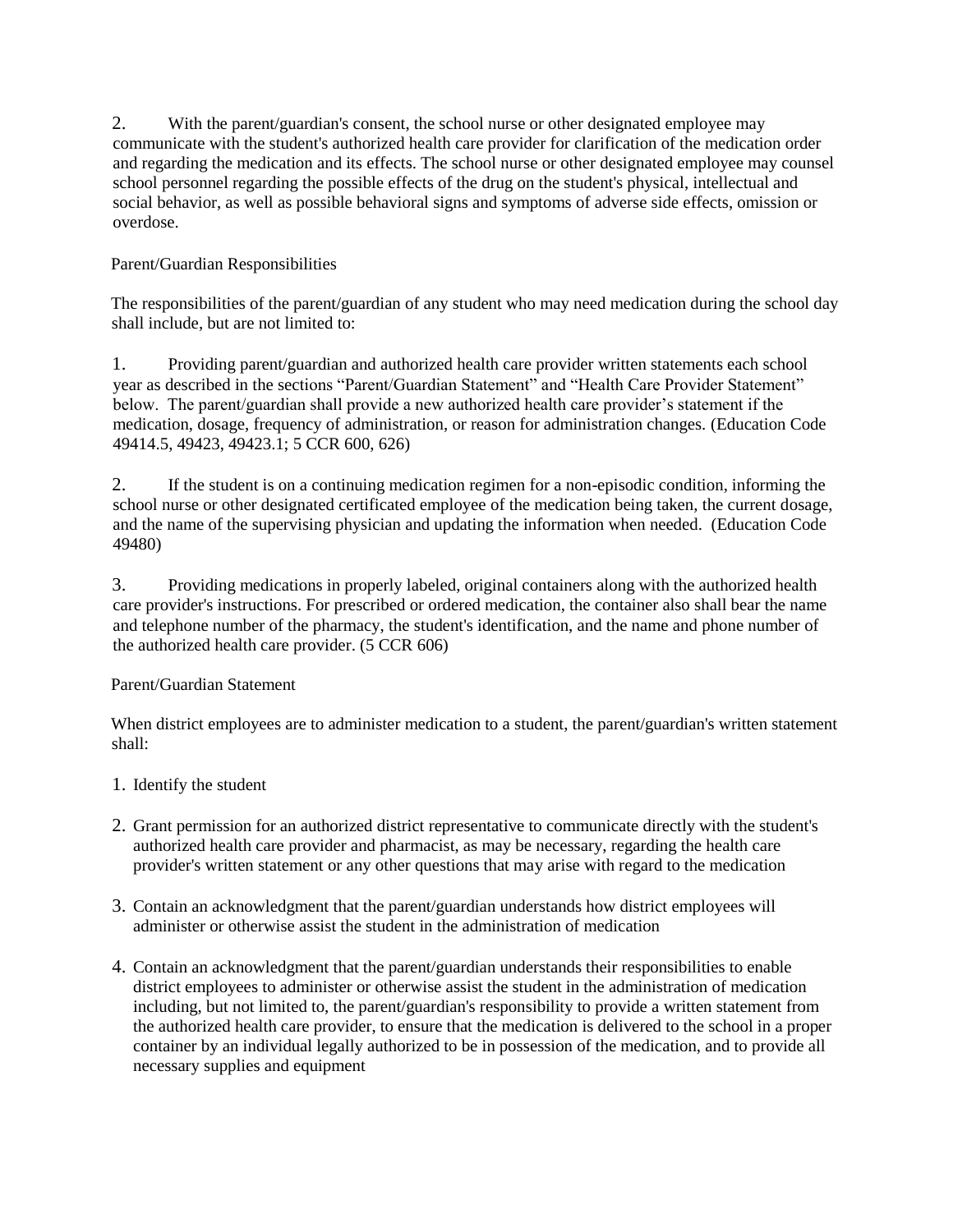5. Contain an acknowledgment that the parent/guardian understands that they may terminate the consent for the administration of the medication or for otherwise assisting the student in the administration of medication at any time in writing.

In addition to the requirements in items #1-5 above, if a parent/guardian has requested that their child be allowed to carry and self-administer prescription auto-injectable epinephrine or prescription inhaled asthma medication, the parent/guardian's written statement shall: (Education Code 49423, 49423.1)

- 1. Consent to the self-administration
- 2. Release the district and school personnel from civil liability if the student suffers an adverse reaction as a result of self-administering the medication

In addition to the requirements in items #1-5 above, if a parent/guardian wishes to designate an individual who is not an employee of the district to administer medication to their child, the parent/guardian's written statement shall clearly identify the individual and shall state:

- 1. The individual's willingness to accept the designation
- 2. That the individual is permitted to be on the school site
- 3. Any limitations on the individual's authority

Health Care Provider Statement

When district employees are to administer prescribed medication to a student, or when a student is to be allowed to carry and self-administer prescribed medication during school hours, the authorized health care provider's written statement shall include:

- 1. Clear identification of the student (Education Code 49423, 49423.1; 5 CCR 602)
- 2. The name of the medication (Education Code 49423, 49423.1; 5 CCR 602)
- 3. The method, amount, and time schedules by which the medication is to be taken (Education Code 49423, 49423.1; 5 CCR 602)
- 4. If a parent/guardian has requested that their child be allowed to self-administer medication, confirmation that the student is able to self-administer the medication (Education Code 49423, 49423.1; 5 CCR 602)
- 5. For medication that is to be administered by unlicensed personnel, confirmation by the student's health care provider that the medication may safely and appropriately be administered by unlicensed personnel (Education Code [49423,](http://www.gamutonline.net/displayPolicy/132359/5) [49423.1;](http://www.gamutonline.net/displayPolicy/352082/5) 5 CC[R 602\)](http://www.gamutonline.net/displayPolicy/316485/5)
- 6. For medication that is to be administered on an as-needed basis, the specific symptoms that would necessitate administration of the medication, allowable frequency for administration, and indications for referral for medical evaluation
- 7. Possible side effects of the medication
- 8. Name, address, telephone number, and signature of the student's authorized health care provider

District Responsibilities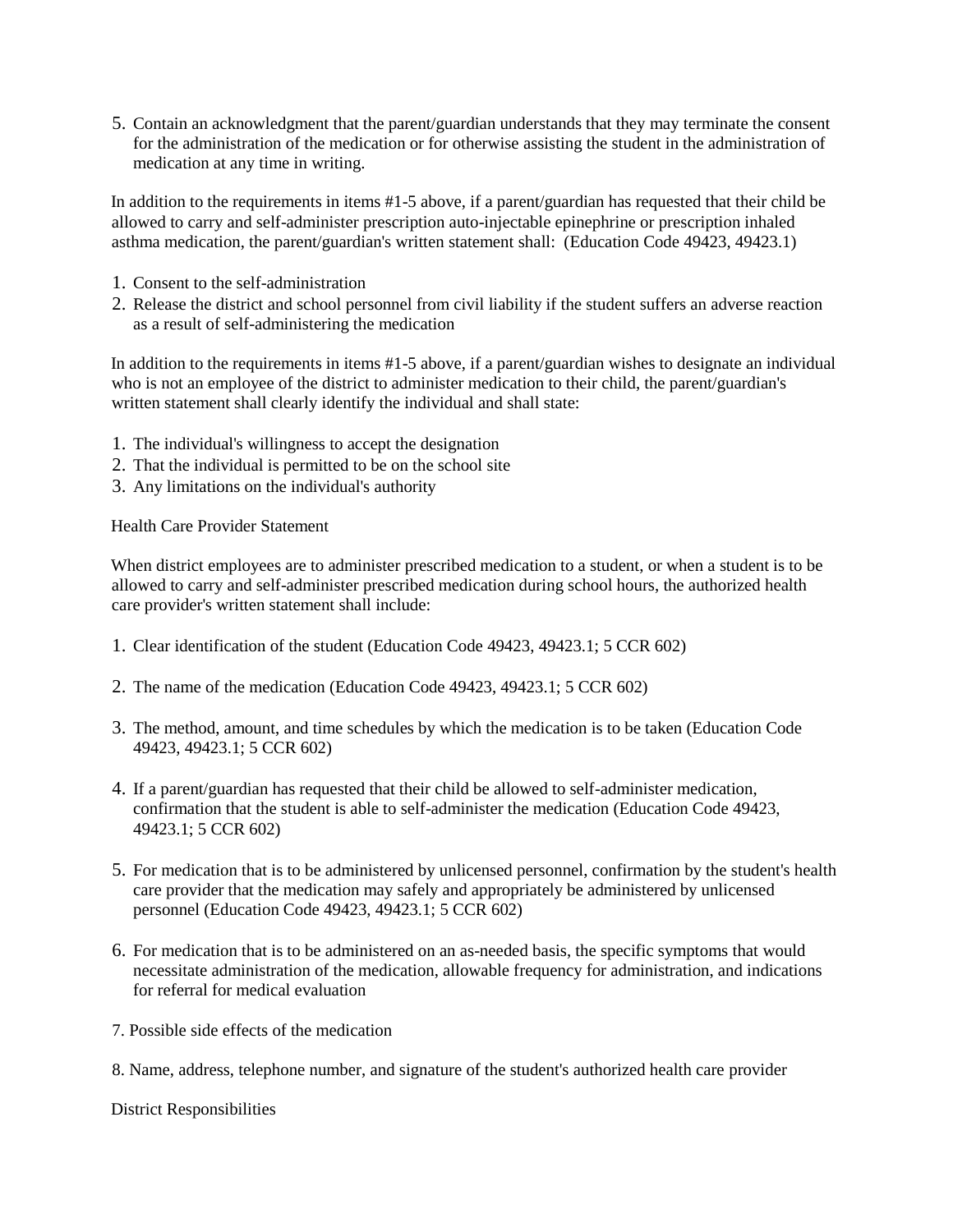The Superintendent or designee shall ensure that any unlicensed school personnel authorized to administer medication to a student receives appropriate training from the school nurse or other qualified medical personnel.

The school nurse or other designated school personnel shall:

- 1. Administer or assist in administering medications in accordance with the authorized health care provider's written statement.
- 2. Accept delivery of medications from parents/guardians and count and record them upon receipt
- 3. Maintain a list of students needing medication during the school day, including those authorized to self-administer medication, and note on the list the type of medi**c**ation and the times and dosage to be administered
- 4. Maintain for each student a medication log which may:

a. Specify the student's name, medication, dose, method of administration, time of administration during the regular school day, date(s) on which the student is required to take the medication, and the authorized health care provider's name and contact information

b. Contain space for daily recording of the date, time, and amount of medication administered, and the signature of the individual administering the medication

- 5. Maintain for each student a medication record which may include the authorized health care provider's written statement, the parent/guardian's written statement, the medication log, and any other written documentation related to the administration of medication to the student
- 6. Ensure that student confidentiality is appropriately maintained
- (cf. 5125 Student Records)
- 7. Coordinate and, as appropriate, ensure the administration of medication during field trips and other school-related activities
- (cf. 5148.2 Before/After School Programs)
- (cf. 6145.2 Athletic Competition)
- (cf. 6153 School-Sponsored Trips)
- 8. Report to a student's parent/guardian and the site administrator any refusal by the student to take their medication
- 9. Keep all medication to be administered by the district in a locked drawer or cabinet
- 10. As needed, communicate with the authorized health care provider and/or pharmacist regarding the medication and its effects
- 11. Counsel other designated school personnel regarding the possible effects of the medication on a student's physical, intellectual, and social behavior, as well as possible behavioral signs and symptoms of adverse side effects, omission, or overdose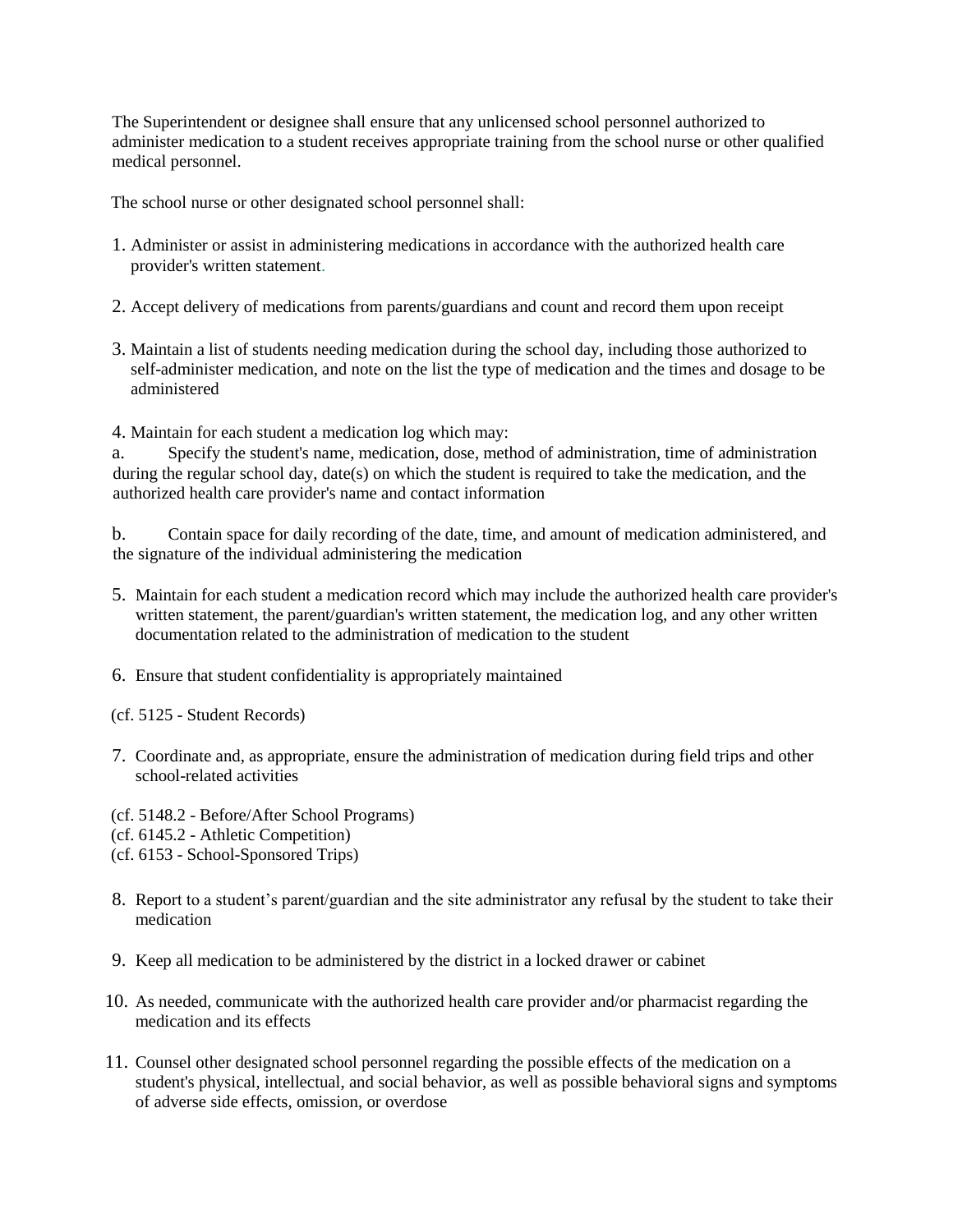- 12. Ensure that any unused, discontinued and outdated medication is returned to the student's parent/guardian at the end of the school year or, if the medication cannot be returned, is disposed of in accordance with state laws and local ordinances
- 13. In the event of a medical emergency requiring administration of medication, provide immediate medical assistance, directly observe the student following the administration of medication, contact the student's parent/guardian, and determine whether the student should return to class, rest in the school office, or receive further medical assistance
- 14. Report to the site administrator, the student's parent/guardian, and, if necessary, the student's authorized health care provider any instance when a medication is not administered properly, including administration of the wrong medication or failure to administer the medication in accordance with authorized health care provider's written statement

#### Emergency Epinephrine Auto-Injectors

The Superintendent or designee shall provide epinephrine auto-injectors to school nurses or other employees who have volunteered to administer them in an emergency and have received training. The school nurse, or a volunteer employee when a school nurse or physician is unavailable, may administer an epinephrine auto-injector to provide emergency medical aid to any person suffering, or reasonably believed to be suffering, from potentially life-threatening symptoms of anaphylaxis at school or a school activity. (Education Code [49414\)](http://gamutonline.net/displayPolicy/249240/5)

At least once per school year, the Superintendent or designee shall distribute to all staff a notice requesting volunteers to be trained to administer an epinephrine auto-injector and describing the training that the volunteer will receive. (Education Code [49414\)](http://gamutonline.net/displayPolicy/249240/5)

The principal or designee at each school may designate one or more volunteers to receive initial and annual refresher training, which shall be provided by a school nurse or other qualified person designated by a physician and surgeon authorized pursuant to Education Code [49414,](http://gamutonline.net/displayPolicy/249240/5) and shall be based on the standards developed by the Superintendent of Public Instruction (SPI). Written materials covering the required topics for training shall be retained by the school for reference. (Education Code [49414\)](http://gamutonline.net/displayPolicy/249240/5)

A school nurse or other qualified supervisor of health, or a district administrator if the district does not have a qualified supervisor of health, shall obtain a prescription for epinephrine autoinjectors for each school from an authorized physician and surgeon. Such prescription may be filled by local or mail order pharmacies or epinephrine auto-injector manufacturers. Elementary schools shall, at a minimum, be provided one adult (regular) and one junior epinephrine autoinjector. Secondary schools shall be provided at least one adult (regular) epinephrine autoinjector, unless there are any students at the school who require a junior epinephrine autoinjector. (Education Code [49414\)](http://gamutonline.net/displayPolicy/249240/5)

If an epinephrine auto-injector is used, the school nurse or other qualified supervisor of health shall restock the epinephrine auto-injector as soon as reasonably possible, but no later than two weeks after it is used. In addition, epinephrine auto-injectors shall be restocked before their expiration date. (Education Cod[e 49414\)](http://gamutonline.net/displayPolicy/249240/5)

Information regarding defense and indemnification provided by the district for any and all civil liability for volunteers administering epinephrine auto-injectors shall be provided to each volunteer and retained in their personnel file. (Education Code [49414\)](http://gamutonline.net/displayPolicy/249240/5)

(cf. [4112.6/4212.6](http://gamutonline.net/displayPolicy/234061/5)[/4312.6 -](http://gamutonline.net/displayPolicy/234063/5) Personnel Files)